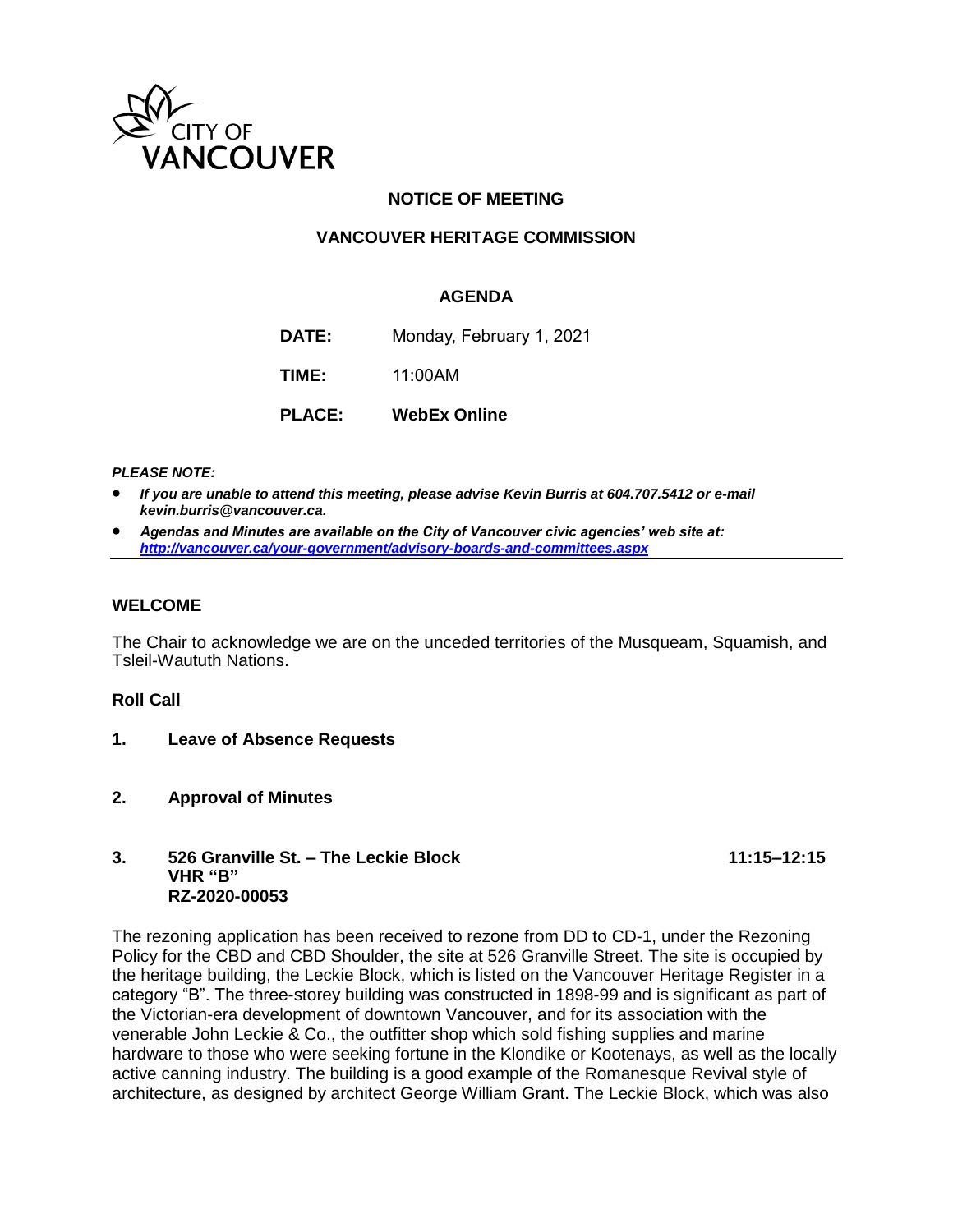home to a branch of the Imperial Bank of Canada, represents the important contributions of the Leckie Company to Vancouver's commercial history.

The proposal is to retain and conserve heritage building facades and functionally integrate the existing heritage structure with a new 24-storey office addition, featuring:

- Commercial retail space at grade:
- A floor area of 11,685 sq. m  $(125,776 \text{ sq. ft.})$ ;
- A floor space ratio (FSR) of 20.98;
- A building height of 102.1 m  $(335 ft.)$ ;
- No vehicular parking is provided and 95 bicycle spaces are housed in the underground.

The primary conservation strategy for the Leckie Block consists of the following:

- Preservation and rehabilitation of the original location of the retained masonry walls, providing adequate protection and stabilization during the demolition and construction phases,
- Preservation, restauration and rehabilitation of the primary public frontages along the northeast laneway and Granville Street,
- Rehabilitation of the site through the construction of a new multi-storey modern tower above the existing three-storey structure,
- Design of the new addition to be "physically and visually compatible with, subordinate to, and distinguishable from the historic place" as outlined in Standard 11.
- Restauration of the commercial storefront to its original condition.

The applicant has obtained the engineering assessment by Fast & Epp Engineering on the physical condition of the heritage building, which informed the heritage conservation and retention approach. Associated SOS and conservation plan are made part of the application and are well integrated with the design development of the site's addition – office tower, generally in accordance with Standards and Guidelines for the Conservation of Historic Places in Canada. The heritage building will be subject to the Restoration Covenant registered on title to the property, which will provide ongoing protection from unsympathetic alterations in the future.

Issues:

- Proposed conservation plan, retention level, conservation strategies for the principal and lane facades;
- Compatibility and distinguishability of the rooftop addition (new tower);
- Integration of the tower structure with the heritage "podium" and its impact on retained heritage components, as visualized form the street/lane (public) view points.

Applicant will present the proposal, with staff in attendance to provide policy and heritage conservation related background, and answer questions.

# Applicant:

- Ryan Bragg, Principal, Architect [Ryan.Bragg@perkinswill.com](mailto:Ryan.Bragg@perkinswill.com)
- Aik Ablimit, Architect [Aik.Ablimit@perkinswill.com](mailto:Aik.Ablimit@perkinswill.com)
- Donald Luxton, Heritage Consultant [donald@donaldluxton.com](mailto:donald@donaldluxton.com)

# Staff:

- Zlatan Jankovic, Senior Heritage Planner
- Nicholas Danford, Rezoning Planner